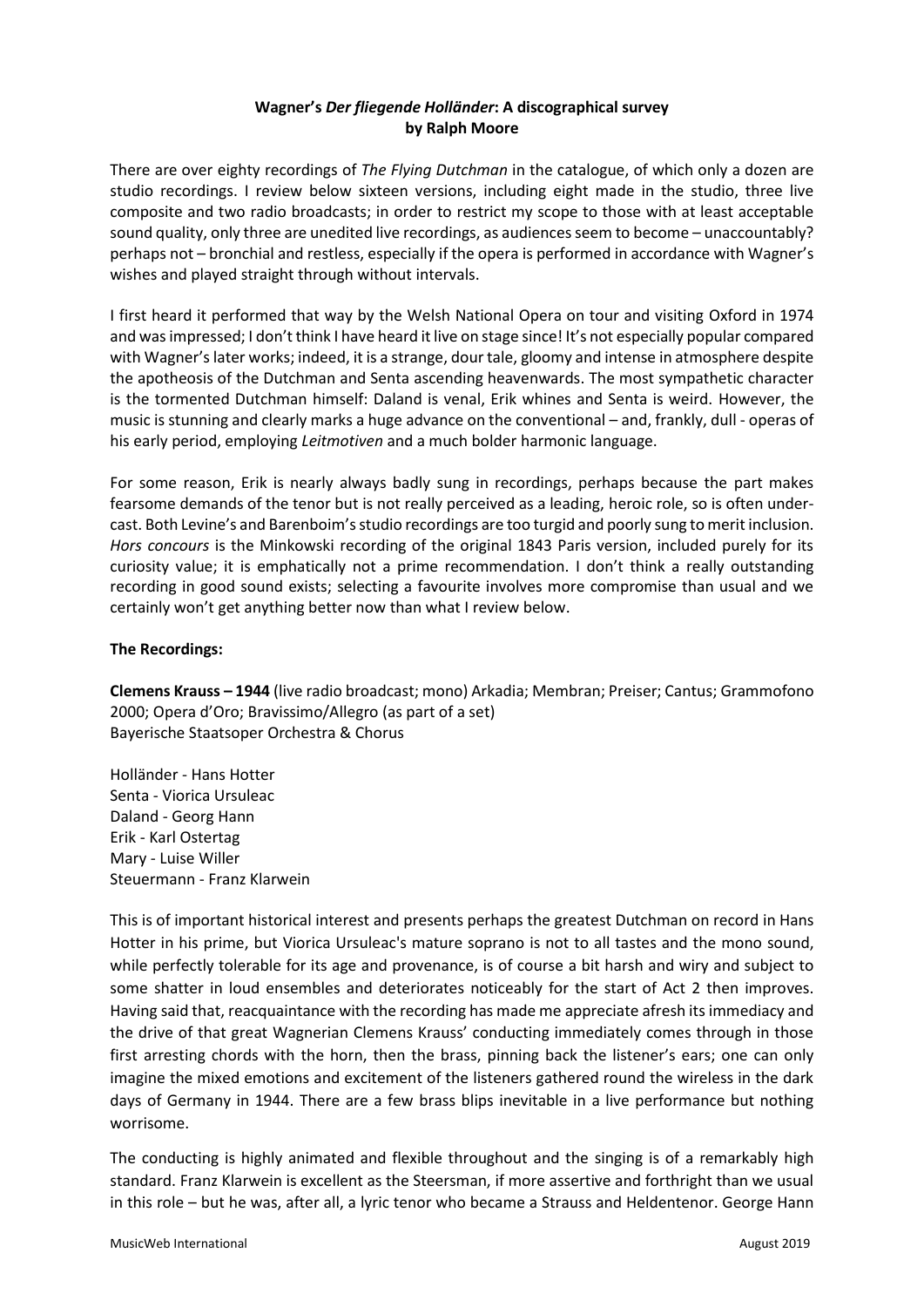is a big, bluff, resonant Daland – a "proper old school" voice; he would be a major star today. The Mary has a big, steady contralto. Karl Ostertag's Erik is strenuous but devoid of the whine which too often afflicts German tenors and presents a more virile lover than usual.

Hotter is in superb voice, devoid of the nasality and "woofiness" which crept in as the years passed, almost restrained but so subtle and expressive in his use of the text; you have only to listen to how he delivers the both the words and the music in the difficult chromatic passage beginning "Dich frage ich, gepriesner Engel Gottes" in his extended opening aria to know that you are listening to a great singer.

Viorica Ursuleac, wife of the conductor and at fifty years old having already had a long career, is not ideal as Senta; she sounds too old for the dreamy young idealist but she is by no means a disaster, as she has lower register heft and intact top notes even if they are a bit shrill. However, the contrast between Hotter's steadiness and her wavery entry in "Wie aus der Ferne" emphasises her inadequacies.

I have this as one of the five complete operas in the 14 CD box set "Bravissimo Opera Library - The Best of Wagner: Beyond the Ring" which is a sub-label of Allegro, otherwise Opera d'Oro; no further details but the sound is just about acceptable. If there were no other record of Hotter's majestic Dutchman, this would be more recommendable, but we have…

**Fritz Reiner – 1950** (live; mono) Naxos; Sony; Cantus Orchestra - Metropolitan Opera Chorus - Metropolitan Opera

Holländer - Hans Hotter Senta - Astrid Varnay Daland - Sven Nilsson Erik - Set Svanholm Mary - Hertha Glaz Steuermann - Thomas Hayward

Ward Marston has done his usual sterling work in cleaning up this live performance, having had access to three tapes, but of course, as with the preceding radio broadcast, there is still a fair amount of distortion and shatter, and it cannot be a first recommendation, despite its stellar cast. This was Hotter's house début and the first appearances of Astrid Varnay and Set Svanholm in their respective roles at the Met, under the very experienced baton of eminent Wagnerian Fritz Reiner, who always delivered sharp, finely sculpted readings of Wagner's scores; his drive right from the start is phenomenal – an irritating, obtrusive and very artificial-sounding wind machine notwithstanding.

Good as he was in 1944, Hotter is even more compelling here, understandably more demonstrative on stage in front of an audience rather than a microphone as in a broadcast – and he is generally better partnered, even though Sven Nilsson's Daland, acceptable though it is not as authoritative and beautiful as Georg Hann's and the Steersman here, Thomas Hayward – usually a fine singer and Lawrence Tibbett's cousin - is clumsy compared with Franz Klarwein, belting out his supposedly tender apostrophe to the South Wind. Svanholm was a genuine Heldentenor and well up to the demands of the role of Erik even if his tone isn't always grateful and can pulse. The big gain, of course is a young Astrid Varnay over Ursuleac, in fresher voice than in Bayreuth five years later. She and Hotter inspire each other and rise to great heights in their Act 2 duet, singing so raptly that we believe their mutual infatuation.

Reiner's superb conducting and the wonderful partnership of Hotter and Varnay make this live recording treasurable, even if the sound is merely acceptable.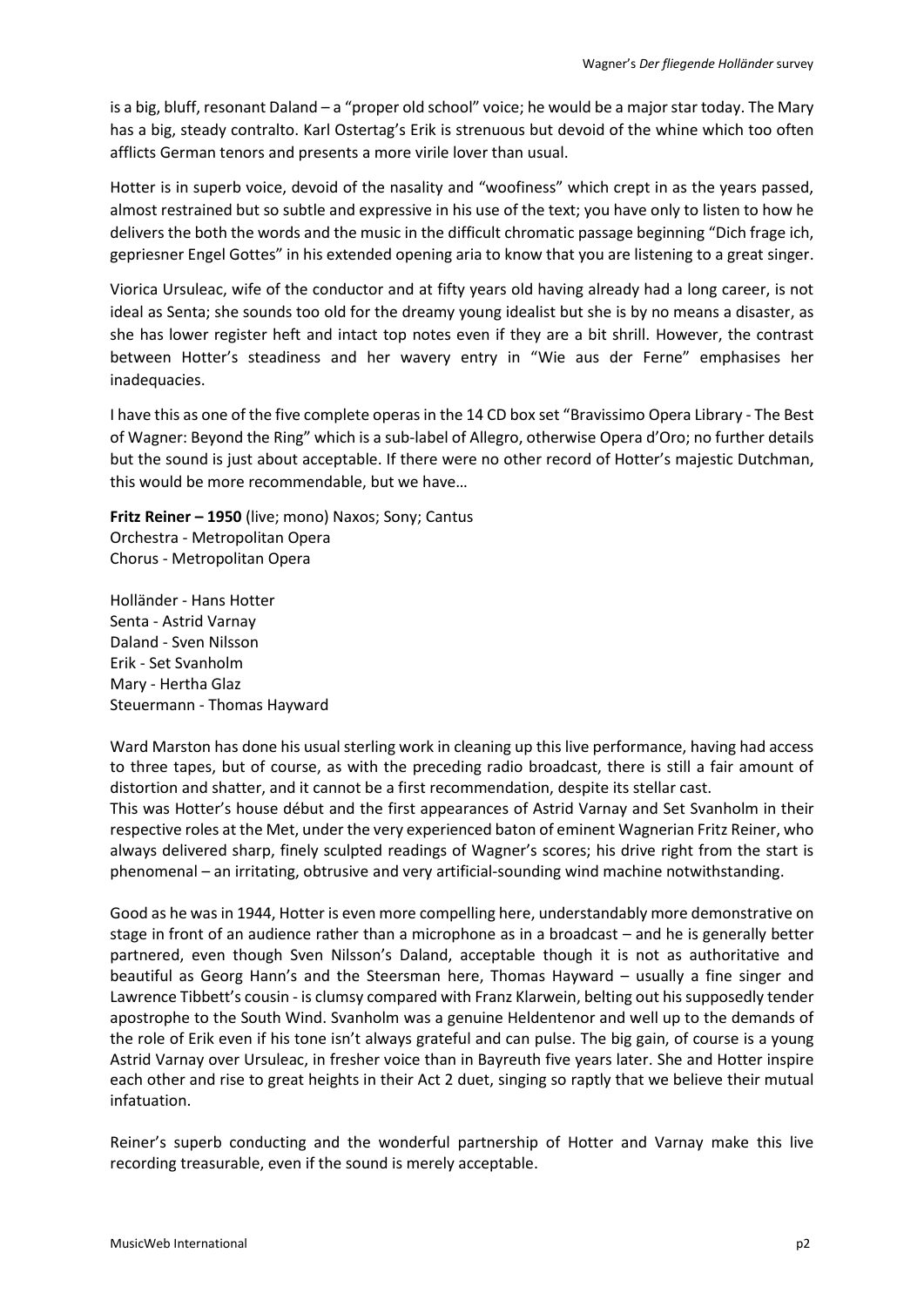**Wilhelm Schüchter – 1951** (live radio broadcast; mono) Walhall; Cantus; Preiser Orchestra - Sinfonieorchester des Nordwestdeutschen Rundfunks; Chorus - Chor des Nordwestdeutschen Rundfunks

Holländer - Hans Hotter Senta - Helene Werth Daland - Kurt Böhme Erik - Bernd Aldenhoff Mary - Res Fischer Steuermann - Helmut Krebs

This is the third of live recordings starring Hotter and is in fair, rather distant, mono sound without distortion. Schüchter might have been something of a second-rank conductor but he was clearly highly competent, working under Karajan and Schmidt-Isserstedt; his directing here is lean and propulsive.

Not all the casting here is ideal, however, despite the presence of Hotter. Kurt Böhme is rather thin and unsteady compared with the best, Krebs is a weak, windy Steersman, Fischer a fruity Mary, Aldenhoff a strenuous Erik whose vibrato was loosening and Helene Werth a strident Senta, with an unpleasant edge in her soprano. As we may hear Hotter in two other recordings from the same era, there is no particular reason to opt for this one, especially as his delivery id more subdued and he is beginning to sound a bit hollow here nasal here – the onset of a bout of his asthma, or hay fever, perhaps. He is definitely not as vocally resplendent nor as dramatically compelling here as at the Met or in the last days of the war.

Not a prime contender.

## **Ferenc Fricsay – 1952** (studio; mono;) DG; Preiser; Aura Orchestra - RIAS Symphonie-Orchester Berlin; Chorus - Verstärkter RIAS-Kammerchor

Holländer - Josef Metternich Senta - Annelies Kupper Daland - Josef Greindl Erik - Wolfgang Windgassen Mary - Sieglinde Wagner Steuermann - Ernst Haeflinger

This recording has tended to be overlooked, perhaps because it is in mono and doesn't star as big a name as Hans Hotter in the somewhat forgotten Josef Metternich, who had a much lighter voice than the usual bass-baritone but is so incisive, expressive and musical. His fast vibrato and lean timbre convey nervy desperation and intense yearning very convincing. Greindl, could sometimes be lumpen, but is here in excellent form, in as fine a voice as I have ever heard him and ideal as a venal but strangely likeable Daland, providing an excellent contrast to Metternich. Haefliger is a youthful, lyrical Steersman. Fricsay provides superb, dynamic conducting and the orchestral playing is first class. The sound is really good for so old a mono recording, clean and well-defined; the animated chorus comes through in a big, broad acoustic and the orchestra is well to the fore, with plenty of detail emerging.

Distinguished Austrian contralto Sieglinde Wagner makes a fine, rich-voiced Mary and Annelies Kupper is a wonderful Senta, pitching notes dead centre and mostly sustaining lovely, even tone throughout her range, even if the occasional top note is a tad sour. She sounds young, vulnerable and somewhat distraite, as she should, but has plenty of power at her disposable for the big moments. As ever, Windgassen sounds a bit querulous and elderly even though he is quite young her - but he's a good stylist and has stamina.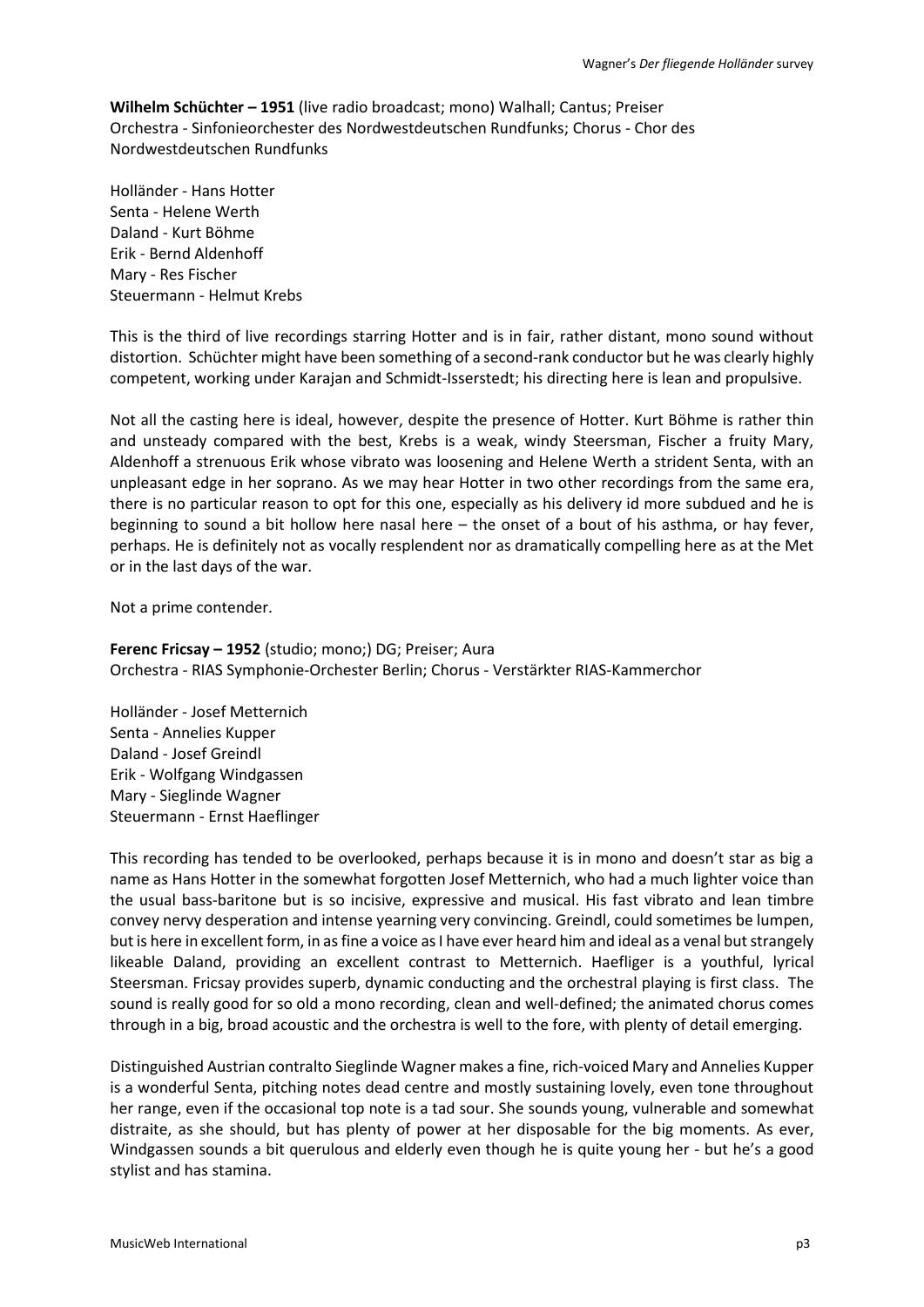Every survey I do turns up a surprise – this is it.

**Joseph Keilberth – 1955** (live composite; mono/stereo/Ambient Stereo\*) Testament; Pristine\* Bayreuth Festival Orchestra & Chorus

Holländer - Hermann Uhde Senta - Astrid Varnay Daland - Ludwig Weber Erik - Rudolf Lustig Mary - Elisabeth Schärtel Steuermann - Josef Traxel

This classic live recording, assembled from various rehearsals and performances conducted by Keilberth at Bayreuth in July and August in 1955, is self-recommending in that it features the superbly vocalised, deeply anguished Dutchman of the great Hermann Uhde and a tour de force from Astrid Varnay. I always considered it to be the best available even when I owned it only on mono CD's rather than the three stereo LP's issued in 1976. Now that it has been made available in Ambient Stereo by Pristine it takes its place more readily at the head of the field.

Uhde seems to able to sound almost demented without losing tonal beauty and Varnay, despite a little trademark scooping, manages to rein in her Brünnhilde soprano to give us a mystical Senta who really does sound as if she already has one foot in another world. Some of the supporting cast are less impressive; the ungrateful role of Erik seems to be cursed on recordings but Rudolf Lustig is at least tolerable. Ludwig Weber is a bit woolly but aptly bluff and venal as Daland and Josef Traxel's light, flexible tenor is very attractive as the Steersman. The Festival Chorus under Wilhelm Pitz is terrific. There is nothing in the least of the Kapellmeister in Joseph Keilberth's assault on this marvellous score; he cranks up the tension relentlessly and inspires his performers.

**Franz Konwitschny – 1959** (studio; stereo) Berlin Classics Berliner Staatsoper Orchestra & Chorus

Holländer - Dietrich Fischer-Dieskau Senta - Marianne Schech Daland - Gottlob Frick Erik - Rudolf Schock Mary - Sieglinde Wagner Steuermann - Fritz Wunderlich

This excellent studio recording was in fact made in a church in 1959 and issued in 1960.

There has never been an absolutely ideal recording and this doesn't break the mould - but it comes close, as long as you respond to Fischer-Dieskau's Dutchman. I have never been a D-F-D fan but enjoy his voice most in its youthful years. Here he is only 35 and although he doesn't really have the bassbaritone heft the role requires, he has - just - the low notes, a surprising amount of power and evinces a minimum number of mannerisms while articulating the text really dramatically, with a minimum of "bark". He really rises to the challenge of the last few minutes, summoning up vocal authority even though he is clearly singing at the upper limits of his capacity; this is a performance to set alongside his other Wagnerian success as Telramund for Kempe. Schech is not the most glamorous of Sentas and sometimes scoops a little - but so does Varnay, and Schech more easily suggests youthful feminine idealism and naivety. She has a brilliant, steady voice with ringing top notes. Rudolf Schock's grainy tenor sounds in best heroic form - too many recordings are ruined by an Erik yelling or bleating; Gottlob Frick's jet-black bass is ideal as the jovial Papa Daland prepared to sell his daughter in exchange for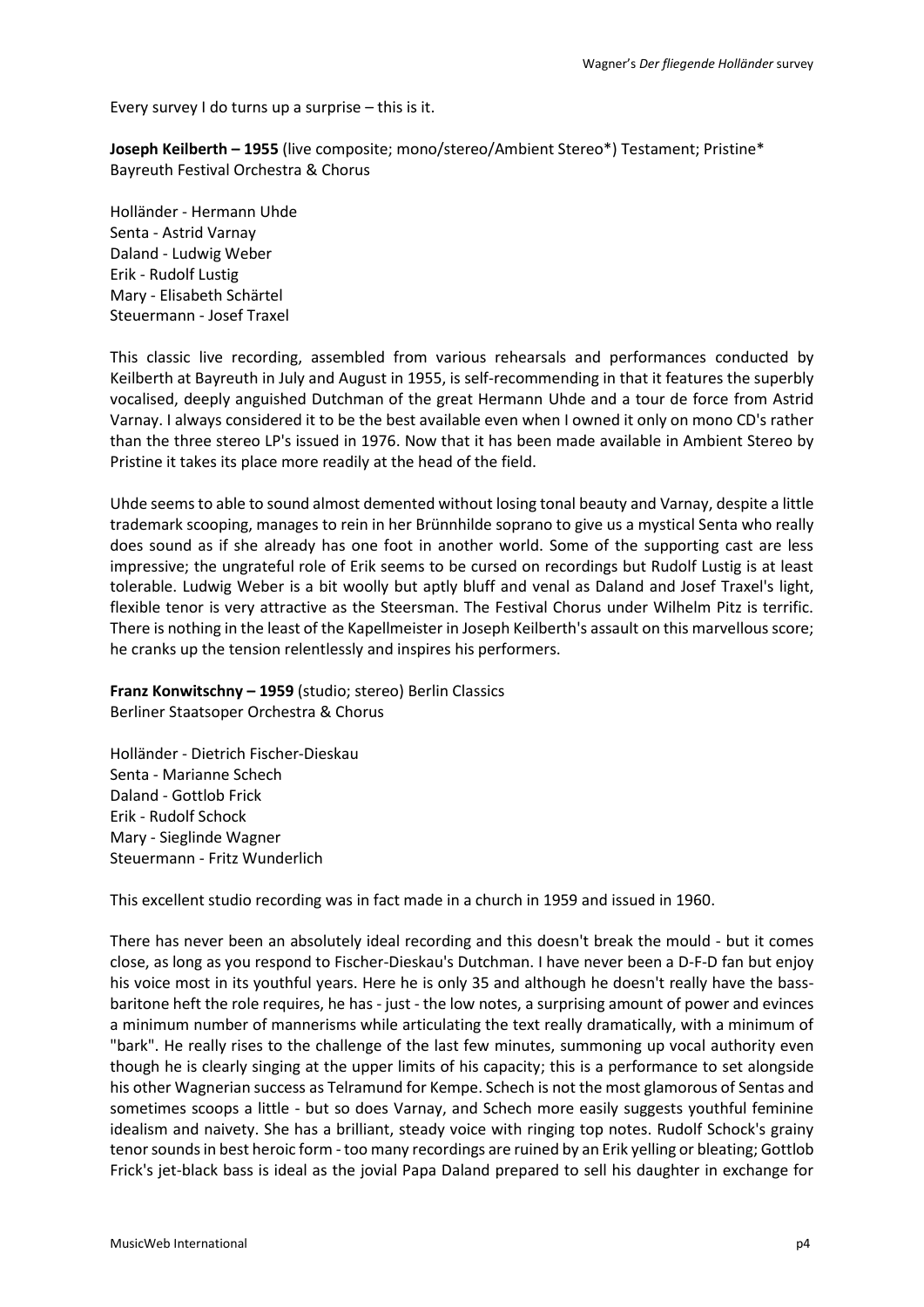treasure; Sieglinde Wagner is wholly apt as Mary and as the bonus of bonuses, we hear Fritz Wunderlich as the ideal Steersman.

However, the best thing of all is Konwitschny's totally assured conducting and some excellent - if at times raucous and unbuttoned - playing from the Staatskapelle Berlin, whose brass are positively riotous.

The recorded sound is phenomenal: really vivid and spacious. This is the one-Act version and it is now available remastered on the Brilliant label at super-bargain prices; no admirer of this, Wagner's "transitional" opera and the herald of his mature genius, should resist.

**Thomas Schippers – 1960** (live; mono; ambient stereo\*) Walhall; Pristine\* Metropolitan Opera Orchestra & Chorus

Holländer - George London Senta - Leonie Rysanek Daland - Giorgio Tozzi Erik - Karl Liebl Mary - Belen Amparan Steuermann - William Olvis

NB: this review applies to the Pristine issue, not the cheaper Walhall one.

Wagner singing was still in a fine state in the early 60's and this live broadcast from the Met has competition, but apart from the usual problem of finding the right juncture at which to place the break when transferring a through-composed opera onto two CDs, which is no more successfully handled here than in virtually every other transfer, this set emerges as a truly electrifying and thus highly recommendable option. Pristine sound engineer Andrew Rose might have had the advantage of excellent source tapes to begin, with but he has excelled himself with the clarity and immediacy of the sound he has achieved here, greatly enhanced by his editing and application of Ambient Stereo; this is surely the best result from this era that Pristine has yet issued – and there was obviously nothing more that could be done to minimise the passing radio interference in track 9, CD 1.

Secondly, both principals are in finest voice, ably supported by a superb, if rather too refined and aristocratic Daland from Giorgio Tozzi, who is very different from the usual gruff old buffer, and a good contribution from Karl Liebl, even if his tenor is hardly the Erik of one's dreams. Apparently his Tristan to Birgit Nilsson's Isolde met with her approval, but he has his work cut out her surviving alongside the equally huge-voiced Rysanek. He is far from the usual leather-lunged bawler in what is surely the most ungrateful tenor role Wagner and is certainly less strained than most and quite appealing in his bafflement at Senta's fixation, even if he does miss the climactic top B in his aria "Willst jenes Tags", whereas Rysanek's concluding top B blows everyone off the stage. The other supporting singers are first rate, too: William Olvis makes a strikingly vibrant Steersman – though like Wunderlich, hardly sounds sleepy - and Belén Amparan is a rich-voiced Mary. The chorus is lusty if occasionally overexuberant and ill-disciplined, while Schippers' direction is, as one might expect of this conductor, highly energised; he infuses the opera with a compelling dynamism from the very first notes. Apparently, according to early reviews, this run at the Met had a rocky start in the New Year but was evidently in the groove by March.

The duets between Daland and the Dutchman avoid longueurs, indeed I found them for once wholly gripping, but the glory of this performance resides in the partnership of Rysanek and London. He is mesmerising in "Wie aus der Ferne" and brings his great, black bass-baritone to bear upon portraying the Dutchman's agony with enormous intensity. Rysanek is similarly intense; yes, there are moments of bald, curdled or cloudy tone in the middle of the voce and she is occasionally ungainly when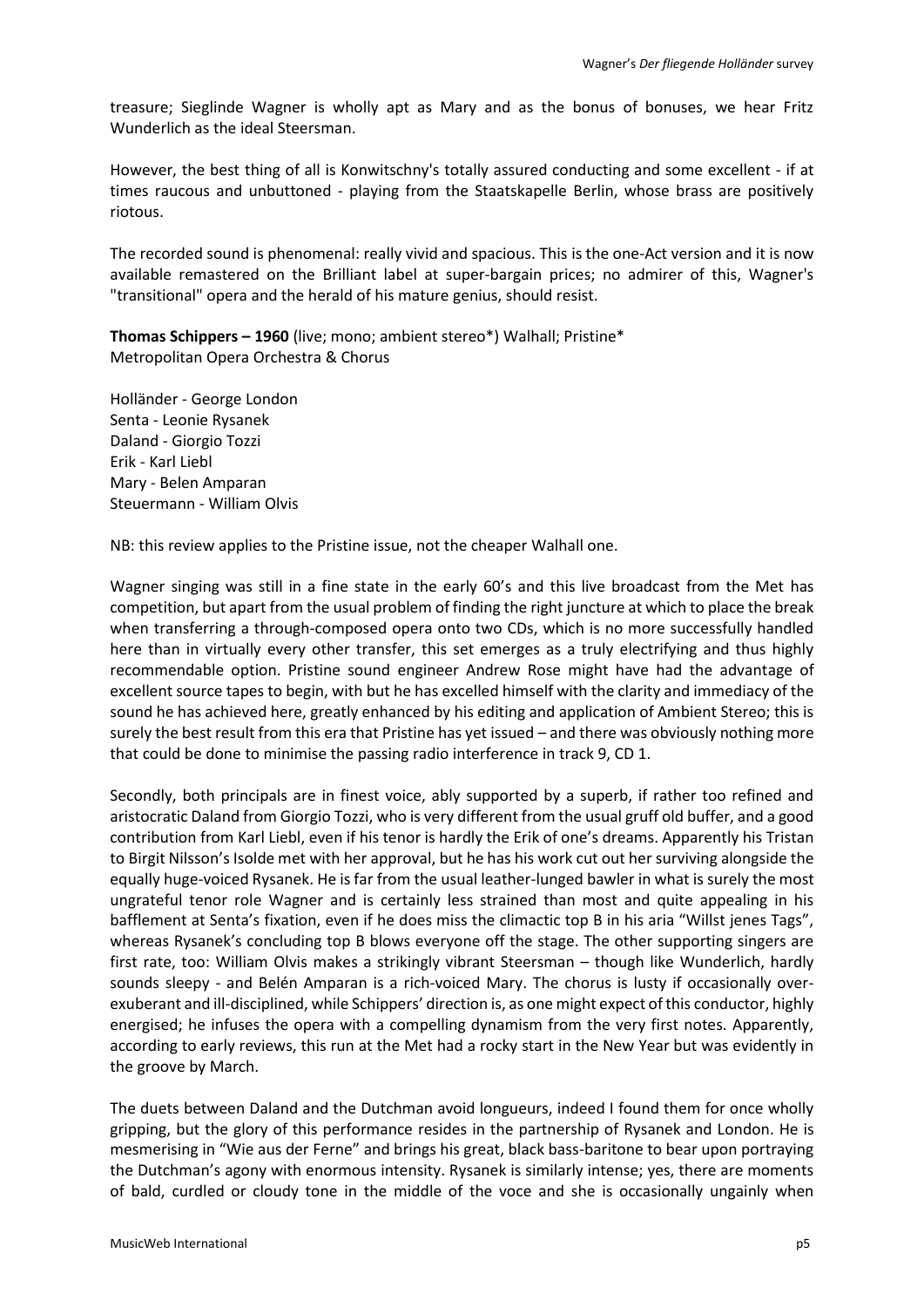swooping up to notes but little of that matters when set against the thrilling animal magnetism of her assumption of the role of Senta; her scream when she first claps eyes on the Dutchman is chilling.

Pristine – not Walhall – include additional musical and historical bonuses: an introductory tribute to Leonard Warren, who had died on stage the night before, the exquisitely shaped and shaded Prelude to Act III of *La traviata* played in his honour, Milton Cross's commentaries and the rapturous applause at the final curtain. Truly a night to remember.

**Antal Dorati – 1960** (studio; stereo) Decca; Urania Covent Garden Orchestra & Chorus

Holländer - George London Senta - Leonie Rysanek Daland - Giorgio Tozzi Erik - Karl Liebl Mary - Rosalind Elias Steuermann - Richard Lewis

The cast here is impressive but there is a real weakness in Dorati's rather uncertain conducting. He was never a natural Wagnerian and from the slack overture onwards it is clear that he doesn't seem to know how to generate much tension or excitement but tends to take a default position of either remaining non-interventionist or pulling the tempi about randomly. Fortunately, he has stage animals as singers in the persons of George London and Leonie Rysanek. Things certainly pick up a bit when London delivers his monologue and the singers carry their conductor quite often. London isn't subtle but his big, black bawl carries its own thrill; Rysanek's big, hooty tone is really too unwieldy and maturesounding but she matches London for thrills and is almost as good as Varnay. Richard Lewis is a little throaty but reasonably sweet-toned as the Steersman, Tozzi's neat, elegant bass is almost too civilised for the bluff, venal Daland, Elias is a class act as Mary and Karl Liebl preferable to many an Eric - an ungrateful role at the best of times - even if he bleats a bit.

This has no libretto, although in the Decca issue the plot summary is linked to the tracks in the "Easy Listening Guide".

**Wolfgang Sawallisch – 1961** (live; stereo) Philips; Decca Bayreuth Festival Orchestra & Chorus

Holländer - Franz Crass Senta - Anja Silja Daland - Josef Greindl Erik - Fritz Uhl Mary - Res Fischer Steuermann - Georg Paskuda

The live Bayreuth recording from 1961 is under a youthful, more energised Wolfgang Sawallisch with the rich-voiced Franz Crass as the Dutchman and Anja Silja, a year after her debut, as a febrile Senta. Downsides are a blowsy Mary and a characterful, but nasal, rocky and blaring Josef Greindl as Daland - and I don't much like Paskuda's constricted, effortful Steersman, either; surely Bayreuth in 1961 could have found a better tenor. Uhl is an adequate Erik, if a bit throaty.

Crass is superb, though, such a beautiful voice. He reminds me, in vocal quality, of fellow bass Kurt Moll, but with a bass-baritone colouring; great line, smooth legato, sleek power, evenness throughout the range. His is a Dutchman to rival the best from Uhde and Hotter.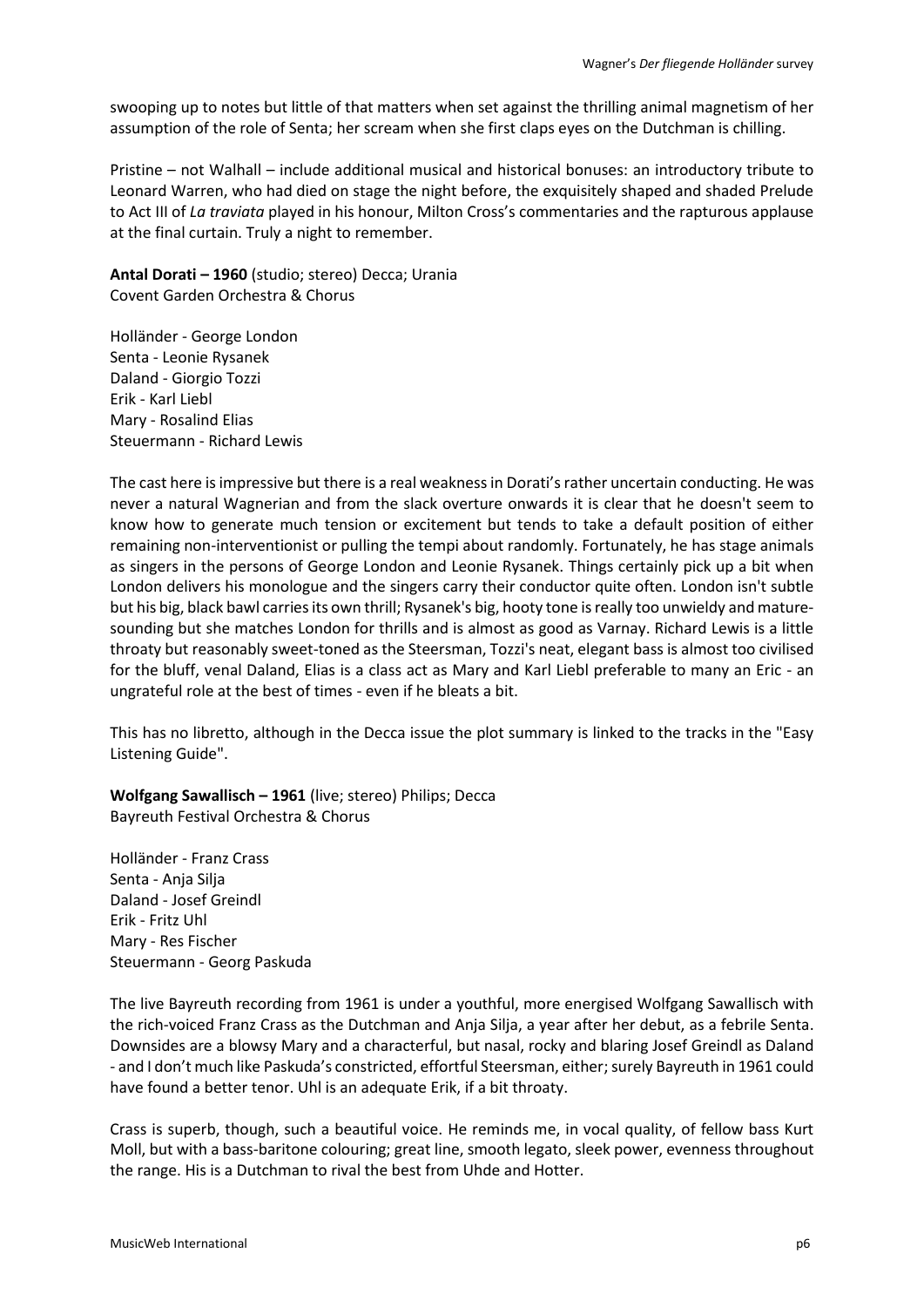Silja is bright, pure with scorching top notes and plenty penetration even if the voice per se isn't especially alluring and there is sometimes a suggestion of her being under the note but she is captivating in her intensity; it's a pity that the CD break comes right in the middle of her first big aria – such poor placement. She and Crass make magic in their big Act 2 duet "Wie aus der Ferne"

The live, stereo sound is good but there is a lot of stage-clumping and the audience coughing distracting; I don't know where the myth arose that Bayreuth audiences are respectfully attentive. This is the three-Act version, with repetitions omitted so that Act 2 begins with the Spinning Chorus and a cut permitted in the Act 3 trio. Despite the excellence of the leading pair, the failings of the supporting cast prevent me from making it a first choice.

**Wolfgang Sawallisch – 1961** (live composite; mono) Andromeda Bayreuth Festival Orchestra & Chorus

Holländer – George London Senta - Anja Silja Daland - Josef Greindl Erik - Fritz Uhl Mary - Res Fischer Steuermann - Georg Paskuda

I thought I'd try this bargain recording of a radio broadcast - complete with an introduction in four languages by the polyglot German lady announcer - to see how it compared with the better-known recording from the same season with the same cast except the Dutchman is Franz Crass rather than George London.

This is a more fiery and urgent interpretation than Konwitschny's grand concept but it has to be said that, whatever its merits, the mono sound - albeit well re-mastered here - does not compare with the stereo recording and the opera suffers from the cramped atmosphere the rather brittle, peaky mono affords. There is also some distortion at the beginning of the rumbustious "Steuermann, lass die Wacht" chorus opening Act III. Finally, there is considerably more stage stomping and audience coughing in the mono broadcast, so no contest there.

Apart from that, although Greindl's laboured, rocky Daland is not a patch on singers such as Talvela or Frick, he is actually in better voice - or at least sounds it - in the stereo recording. Little pleasure is to be gained from George Paskuda's Steuermann either; he is throaty and yells and blares with little feeling, just as the luxury-cast Wunderlich does not for Konwitschny. Wilhelm Pitz's chorus is lusty and committed in both, as you would expect, although there is momentary disagreement about the tempo between Sawallisch and the women's chorus at the start of "Summ' und brumm'". Fritz Uhl is more than adequate in an ungrateful role in both recordings if nothing special. Anja Silja is superb in both and, as far as I can hear, delivers identical performances, with a true, searing, if slightly shrill top and real emotional commitment. Her "Wie aus der Ferne" duet with London goes superbly.

Sawallisch directs a consistently pacy, thrilling account in both recordings but again, is better served the stereo sound.

However, for all that I greatly admire George London and enjoy his Dutchman here, I have to say that Crass delivers the superior performance. London starts off a little unsteady but soon warms up and as always has great presence and intensity, but I warm to the burring sonority of Crass' beautiful bassbaritone and unlike London, he does not tire towards the end of the opera. His voice is not as big or powerful as London's but it is tight and focused and he always rides the dense orchestration successfully.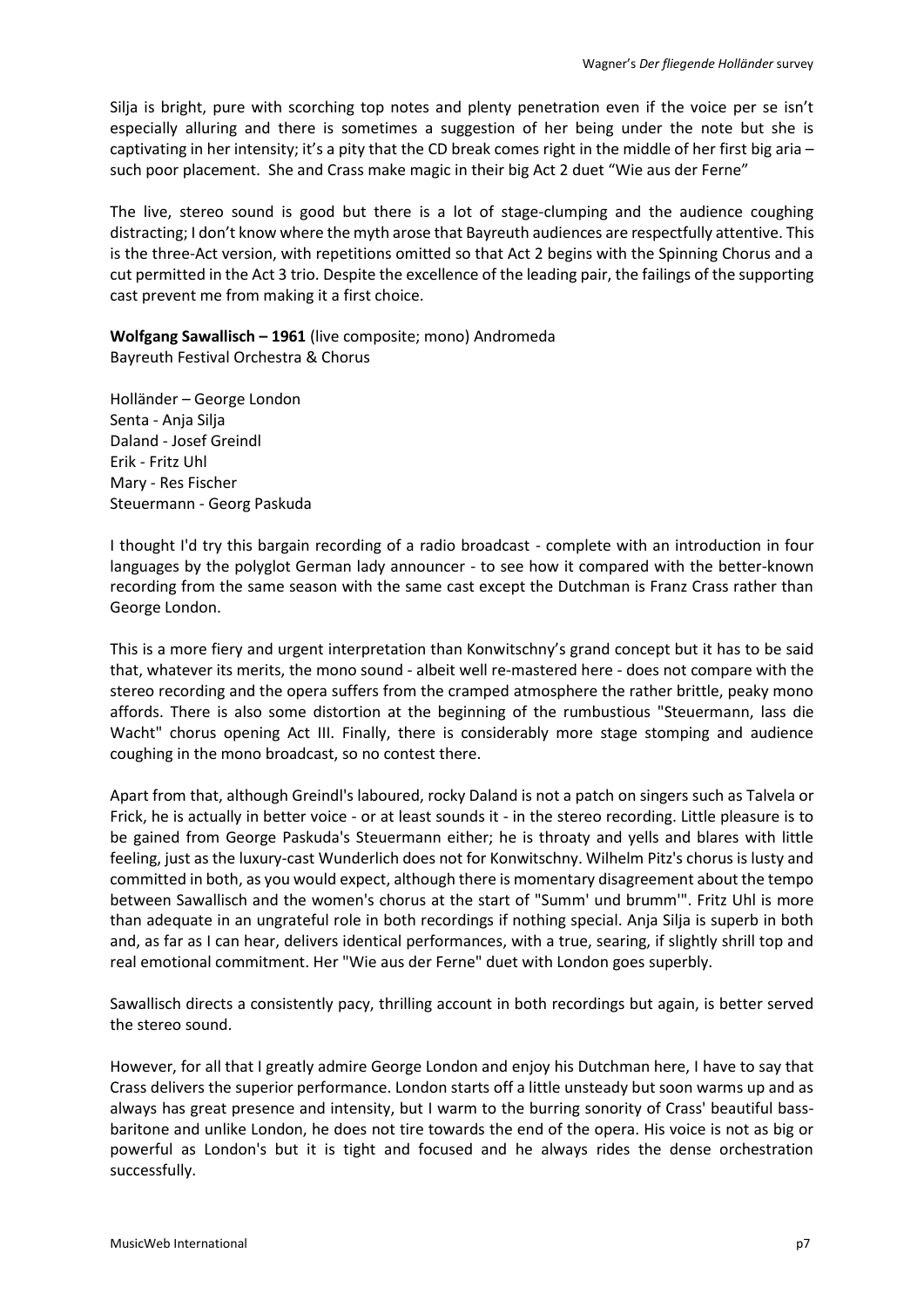So the choice is clear: of the two go in preference for the stereo version with Crass – not that that is necessarily the overall best choice.

**Otto Klemperer – 1968** (studio; stereo) EMI Orchestra - New Philharmonia Orchestra; Chorus - BBC Chorus

Holländer - Theo Adam Senta - Anja Silja Daland - Martti Talvela Erik - Ernst Kozub Mary - Annelies Burmeister Steuermann - Gerhard Unger

Superb analogue sound without the distractions and vagaries of live performance and a great orchestra in combination with Klemp in best form immediately lend this recording over many another. He draws our a really weighty, majestic sound from his band, with especially secure and sonorous brass. 'Gramophone' praises him for treating the score symphonically, like Karajan; I am not sure what that means unless it is to favour or even neglect the instrumentation over the voices – which is a problem with HvK – but the orchestral passages and accompaniments have a vivid, elemental power beyond most other recordings. I like the production touch of adding thunder to the opening

If there are weakness here, they lie in the casting – certainly not with Talvela's massive Daland or Kozub's excellent Erik – perhaps the best of record - but with the Dutchman of Dresden's favourite singing son, Theo Adam. I personally do not much rate him, but others seem to like him much more; for me, he simply hasn't enough voice. He makes only fleeting appearances as the dreaded Mr Wobble but compared with the great Dutchmen his sound hasn't enough heft or gravitas and he is outsung by Talvela, whose Daland – perhaps inappropriately – has many of the qualities lacking in Adam's singing. Nor am I at all keen on Unger's peculiar, piercing, grating timbre as the Steersman. Although most tenors have to give precedence to Wunderlich, they can at least sound young, elegant and romantic like Krenn or Haefliger rather than a bleating comic turn.

Which leaves, Silja. Her Senta has the same virtues as adumbrated above in the two Sawallisch recordings which also have casting issues but she is younger and better partnered there by London and Crass. Some beat is creeping into her voice here and her intonation is less secure.

This is the best played and conducted of all but the deficiencies in its singing rule it out.

**Karl Böhm – 1971** (live composite; stereo) DG Bayreuth Festival Orchestra & Chorus

Holländer - Thomas Stewart Senta - Gwyneth Jones Daland - Karl Ridderbusch Erik - Hermin Esser Mary - Sieglinde Wagner Steuermann - Harald Ek

I am a great fan of Thomas Stewart, which is why I bought this recording; I think his Wotan for Karajan and his Sachs for Kubelik are true monuments to his lovely voice and interpretative skills, but this "Holländer" simply does not hit the spot. I wondered why I was not previously aware of it and having played it, I can see why it is somewhat disregarded compared with other, classic accounts such as the live 1955 Bayreuth recording conducted by Keilberth. Sure, with Keilberth, you have to put up with relatively congested mono sound but it is now available in stereo on the Pristine label; they used the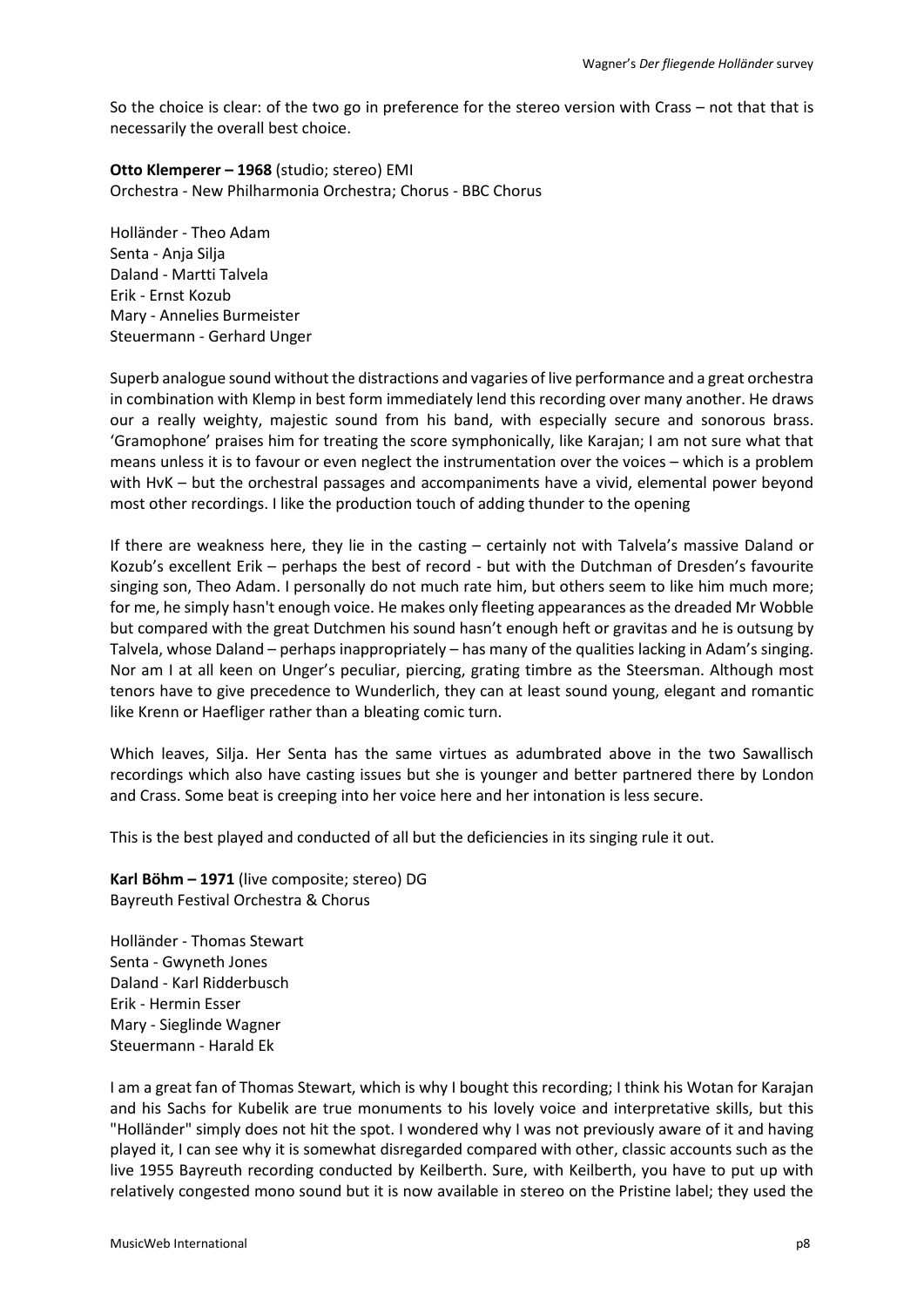Eclipse stereo issued in the 70's as the basis for their own re-mastering which is well worth the extra cost. However, even in mono the intensity of the drama of the piece really emerges vividly when you have the voices and acting skills of two such performers as Uhde (who died prematurely) and Varnay.

Stewart never really gets under the skin of the tormented Dutchman and barely hits his stride vocally - maybe Bohm's rather rushed conducting harried him. As for Gwyneth Jones, that infamous wobble seems to be more prominent here than it is in her superlative Ortrud in Kubelik's studio "Lohengrin", recorded around the same time as this live performance; it is too obtrusive to allow me to admire her customary commitment to characterisation. Ridderbusch is his usual smooth, rotund self (the voice, not the man), Harald Ek as the Steersman is very good, displaying a fine, robust voice and really differentiating amongst the three verses of his ballad before succumbing to sleep - but a tenor called Hermin Esser, the Erik, is truly awful.

So I reluctantly give this the thumbs down even though I wanted to like it.

**Georg Solti – 1976** (studio; stereo) Decca Chicago Symphony Orchestra & Chorus

Holländer - Norman Bailey Senta - Janis Martin Daland - Martti Talvela Erik - René Kollo Mary - Isola Jones Steuermann - Werner Krenn

I decided to revisit this recording after some years of neglect and found that I had gradually imbibed prejudices against it on the basis of many negative reviews, starting way back with the Penguin Guide - which, as we all know, while magisterial, is also as frequently as fallible as any collection of subjective – even if well-informed - responses. In addition, several respected fellow reviewers seem to be - shall we say? - hardly taken by it.

I can only report that when I first played it straight through again I found myself swept along by its impetus and commitment. While it is clearly not attempting to recreate the atmosphere of a stage performance, and sonically it is a bit overblown, nor is it dull or prosaic and I did not detect the studiobound sterility some excoriate. Nor could I find fault with the two lead voices: Wagner specialist Norman Bailey has a beautiful bass-baritone which he uses with great intelligence and intensity; the central duet "Wie aus der Ferne" is rapt and exquisitely sung by both artists. Bailey really makes us believe in the anguish of the Dutchman's plight and I find him to be the best since Uhde and Crass.

I have read accusations of Janis Martin sounding strained and over-parted; I cannot hear that beyond the slightly shrill but still thrilling top B with which she concludes and I detect no unsteadiness in her tonal emission. She has heft and presence and matches Bailey well; they are wonderful together. Werner Krenn, more often heard in a lighter Fach such as Bach and Mozart, is excellent as a young, vulnerable Steersman, singing freshly and exquisitely. Talvela repeats his paradigm of a Daland that he gave Klemperer, making him likable and even sympathetic rather than a grasping old codger - which Wagner emphatically did not want - and the sheer beauty of his bass is balm to our ears.

Solti is swift and propulsive - some ten minutes faster than Karajan, whose account from the early eighties suffers from the very fault others have found in this Solti recording, being too subdued and having casting issues, Both Karajan and Solti have first-rate orchestras and choruses but the latter puts them to better use. The drawback in Solti's recording here is Kollo as Erik, the obtrusive beat and snarl in his tenor often sounding coarse and ugly-toned - although he has his moments and few Eriks are any better; the role is by and large cursed.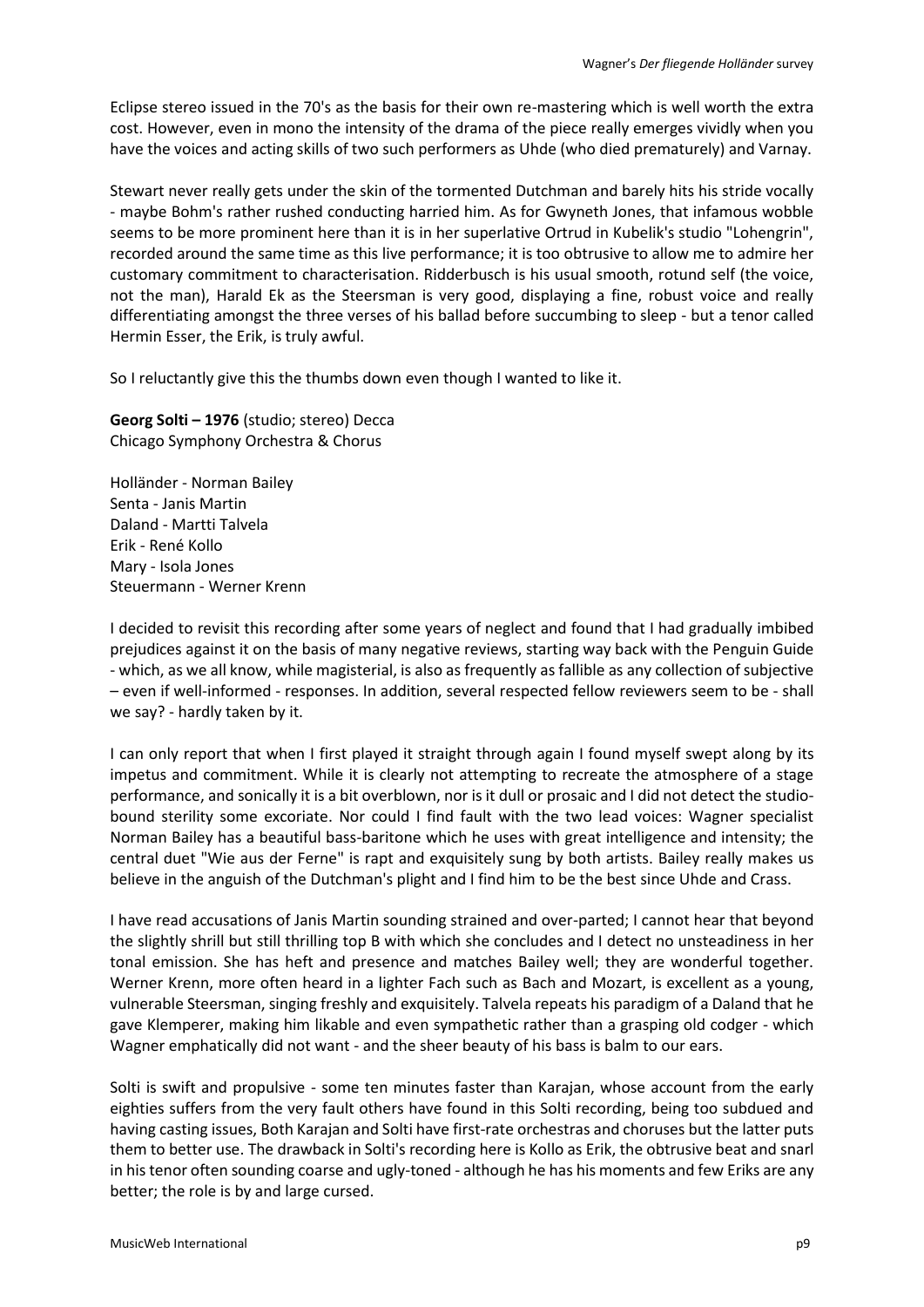That flaw apart, much else here is very successful.

**Herbert von Karajan - 1981-83** (studio; digital) EMI Orchestra - Berliner Philharmoniker; Chorus - Wiener Staatsoper

Holländer - José van Dam Senta - Dunja Vejzovic Daland - Kurt Moll Erik - Peter Hofmann Mary - Kaja Borris Steuermann - Thomas Moser

I do not enjoy Karajan's weirdly low-key, "symphonic" treatment of the score here which seems to me to mean a subordination of the singing to the instrumental playing; furthermore, this recording is severely undercast, with van Dam singing intelligently but essentially lacking the weight of voice for the role and in any case being kept severely under wraps by Karajan's restraint; he is clearly hampered by Karajan's oddly low-key approach and any sense of dramatic tension was further compromised by its being recorded over three years, shuttling between Berlin and Salzburg, and Karajan's insistence upon van Dam playing the Dutchman as an introvert.

Its troubled genesis is not necessarily apparent in any sense of discontinuity or fragmentation but more in that two normally involved and sensitive singers like José van Dam and Kurt Moll, both with beautiful voices, give the impression of phoning in their interpretations. They are too refined and subdued to fulfil the requirements of characterisation and as such come close to being dull dogs in comparison with distinguished Dutchmen predecessors such as Hermann Uhde or George London, or the genial Martti Talvela or Gottlob Frick as Daland.

The conducting and orchestral playing are undoubtedly superb but too often the imbalances in the slightly harsh digital sound, with its over-resonant acoustic, result in the singers being overwhelmed, as can happen in stage performances. The choir is good but a bit thin and it doesn't generate as much excitement as it should; I had to smile at the reviewer who aptly complains that the "Summ' und brunn'" chorus sounds more like G & S than Wagner, it is so twee and polite.

After those few kind words, it's downhill all the way, with two over-stretched singers as the young lovers. They are both vocally embarrassed by the demands made upon them. Dunja Vejzovic is dreadful as Senta: yowling, wavery, tremulous and unsteady with a weak top, the voice lacking all heft and tonal centre. She screeches high notes and fudges passage meant to be in a sustained lower register; this explains the sad brevity of her career and her rapid disappearance from the international scene. You have only to compare her with Astrid Varnay in her prime to hear the difference, but comparison with other Sentas such as Silja, Rysanek or even Janis Martin for Solti, will do as well to confirm her inadequacy. Peter Hofmann islumpy, coarse and bleating as Erik - that most cursed of Wagnerian tenor roles - with an exceptionally unattractive, strangulated tone and he is matched in wobbliness by Thomas Moser, on the brink of a long career during which he murdered more tenor parts than I care to enumerate.

Ultimately what we have is a great instrumental account let down by poor singing. Having listened to this back-to-back with the Solti set from a few years earlier, I can in all conscience recommend that over what essentially amounts to a failure here in comparison with Karajan's many resounding successes.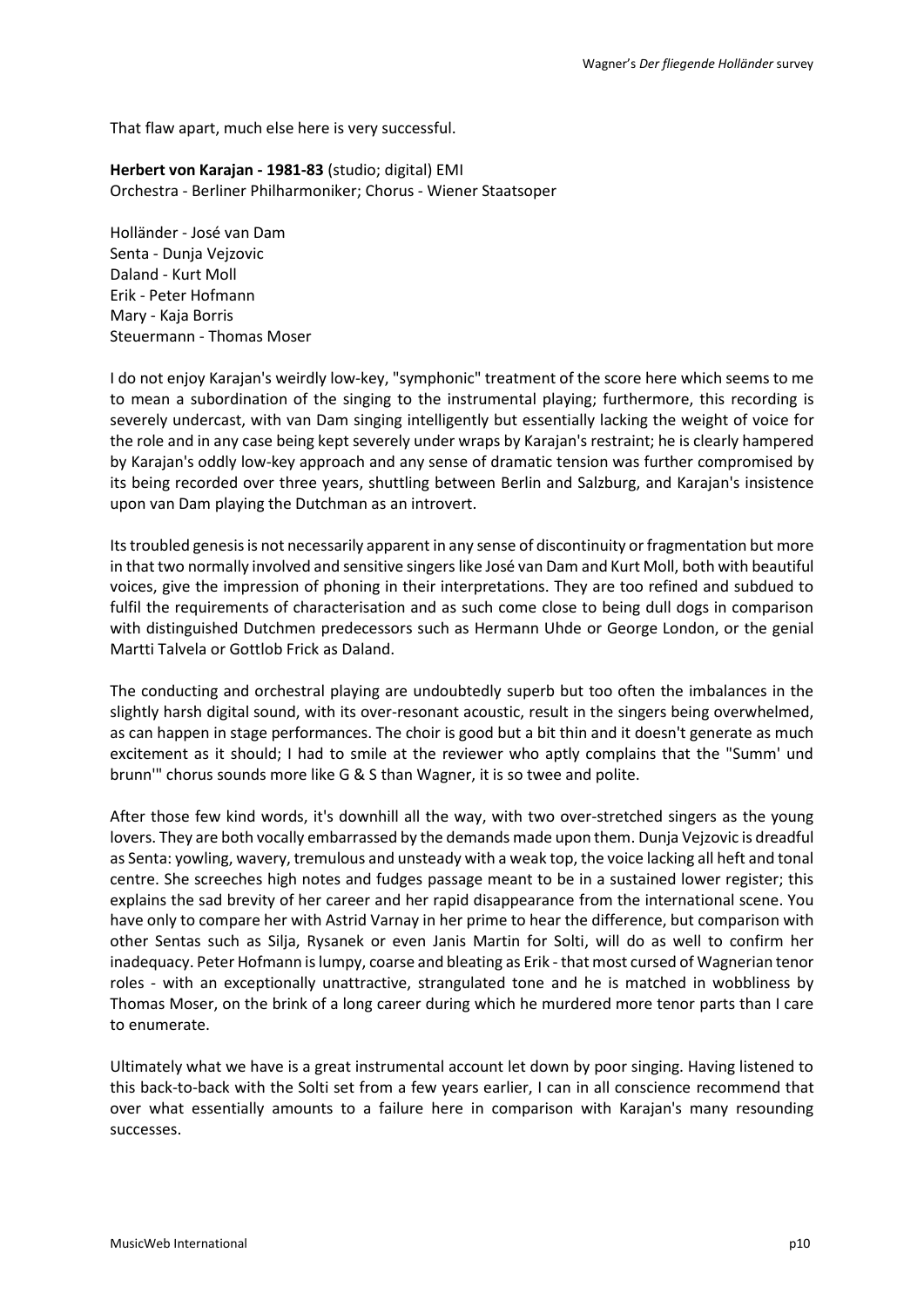**Pinchas Steinberg – 1992** (studio; digital) Naxos Orchestra - ORF Symphonieorchester, Wien; Chorus - Budapest Radio Chorus

Holländer - Alfred Muff Senta - Ingrid Haubold Daland - Erich Knodt Erik - Peter Seiffert Mary - Marga Schiml Steuermann - Jörg Hering

Appraisals of Naxos' complete opera recording often contain the same litany of qualified virtues: excellent price; good production values and sound quality; a recommendable introduction for the novice; sound, praiseworthy performances from not necessarily front-rank but more-than-competent singers.

All these remain largely true of this account but, despite claiming that it "virtually" (sic – what does that "virtually" do to the sense?) "jumps to the top of the pile at a single leap," 'Gramophone' then rather gave the game away and damned it with faint praise by then remarking on its "no-nonsense" quality, which as far as I am concerned equates to being nothing special – which it should be if it's "virtually" the best . The 'New York Times' puts the final nail in the coffin by describing it as "respectable".

To be specific: Steinberg is a conductor generally neglected but much-respected within the profession by his fellow-musicians, and he secures elegant but soft-edged playing from the ORF; the overture is rather slack compared with energised versions by Klemperer, Schippers and Sawallisch. The recording is clear and well-balanced but rather dull and studio-bound, lacking the drive and thrill of the best accounts. Erich Knodt is a windy Daland without much tonal centre to his bass; the tenor Steersman is weedy; Muff's tonally lightweight Dutchman reminds me of Theo Adam's in that it is well-enough sung but never grabs me by the throat and convinces me of his desperation and anguish; it's just not the right voice for the role. The choral singing is neat and disciplined but far too polite.

By far the best things here are Peter Seiffert's strong-voiced, sympathetic, even tragic Erik – although his incipient tremolo is bothersome - and Ingrid Haubold's gleaming, slightly manic Senta. Her soprano is a little edgy but that's no bad thing when portraying an unbalanced visionary - although she, too, has steadiness issues from time to time. However, in the end a first recommendation must offer a compelling ensemble, not just two fine singers.

**Marc Minkowski – 2013** (studio; digital) Naïve N.B. – the 1843, Scottish version, coupled with Dietsch: *Le vaisseau fantôme* ou *Le maudit des mers* Orchestra - Les Musiciens du Louvre Grenoble; Chorus – Eesti Filharmoonia Kammerkoor

Holländer – Evgeny Nikitin Senta – Ingela Brimberg Donald – Mika Kares Erik – Eric Cutler Mary – Helene Schneiderman Steuermann – Bernard Richter

This is a peculiarity: a recording of the original 1843 Score, not the second revision of 1845 that we normally hear, set in Scotland, with Daland named Donald – but Senta retains her most un-Scottish name.